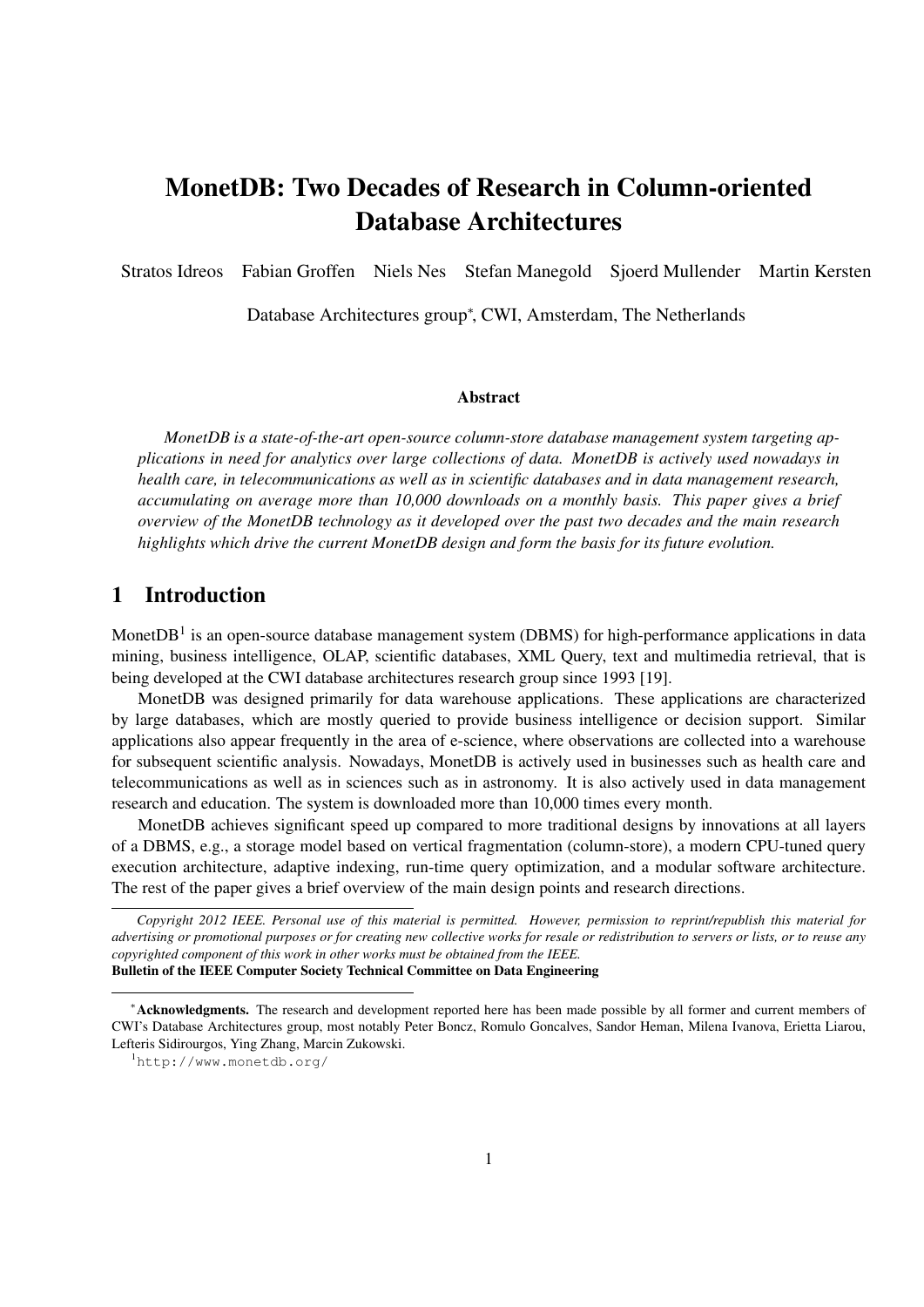### 2 MonetDB Design

From a user's point of view, MonetDB is a full-fledged relational DBMS that supports the SQL:2003 standard and provides standard client interfaces such as ODBC and JDBC, as well as application programming interfaces for various programming languages including C, Python, Java, Ruby, Perl, and PHP.

MonetDB is designed to exploit the large main memories of modern computer systems effectively and efficiently during query processing, while the database is persistently stored on disk. With respect to performance, MonetDB mainly focuses on analytical and scientific workloads that are read-dominated and where updates mostly consist of appending new data to the database in large chucks at a time. However, MonetDB also provides complete support for transactions in compliance with the SQL:2003 standard.

Internally, the design, architecture and implementation of MonetDB reconsiders all aspects and components of classical database architecture and technology by effectively exploiting the potentials of modern hardware. MonetDB is one of the first publicly available DBMSs designed to exploit column-store technology. MonetDB does not only use the column-oriented logic for the way it stores data; it provides a whole new design for an execution engine that is fully tailored for columnar execution, deploying carefully designed cache-conscious data structures and algorithms that make optimal use of hierarchical memory systems [2].

In addition, MonetDB provides novel techniques for efficient support of a priori unknown or rapidly changing workloads over large data volumes. Both the fine-grained flexible intermediate result caching technique "recycling" [12] and the adaptive incremental indexing technique "database cracking" [8] require minimal overhead and investment to provide maximal benefit for the actual workload and the actual hot data.

The design also supports extensibility of the whole system at various levels. Via extension modules, implemented in C or MonetDB's MAL language, new data types and new algorithms can be added to the system to support special application requirements that go beyond the SQL standard, or enable efficient exploitation of domain-specific data characteristics. Additionally, MonetDB provides a modular multi-tier query optimization framework that can be extended with domain specific optimizer rules.

Finally, the core architecture of MonetDB has proved to provide efficient support not only for the relational data model and SQL, but also for, e.g., XML and XQuery [1]. In this line, support for RDF and SPARQL, as well as arrays [14] is currently under development.

Physical Data Model. The storage model is a significant deviation of traditional database systems. Instead of storing all attributes of each relational tuple together in one record (aka. *row-store*), MonetDB represents relational tables using vertical fragmentation (aka. *column-store*), by storing each column in a separate (surrogate,value) table, called a *BAT* (*Binary Association Table*). The left column, often the surrogate or OID (object-identifier), is called the *head*, and the right column, usually holding the actual attribute values, is called the *tail*. In this way, every relational table is internally represented as a collection of BATs. For a relation *R* of *k* attributes, there exist *k* BATs, each BAT storing the respective attribute as  $(OLD, value)$  pairs. The system-generated OID identifies the relational tuple that the attribute value belongs to, i.e., all attribute values of a single tuple are assigned the same OID. OID values form a dense ascending sequence representing the *position* of a value in the column. Thus, for base BATs, the OID columns are not materialized, but rather implicitly given by the position. This makes base BATs essentially equal to typed arrays in C with optional metadata. For each relational tuple *t* of *R*, all attributes of *t* are stored in the *same* position in their respective column representations. The position is determined by the insertion order of the tuples. This tuple-order *alignment* across all base columns allows the column-oriented system to perform tuple reconstructions efficiently in the presence of tuple order-preserving operators.

For fixed-width data types (e.g., integer, decimal and floating point numbers), MonetDB uses a plain C array of the respective type to store the value column of a BAT. For variable-width data types (e.g., strings), MonetDB applies a kind of dictionary encoding. All distinct values of a column are stored in a BLOB and the value column of the BAT is an integer array with references to BLOB positions where the actual values exist.

MonetDB uses the operating system's memory mapped files support to load data in main memory and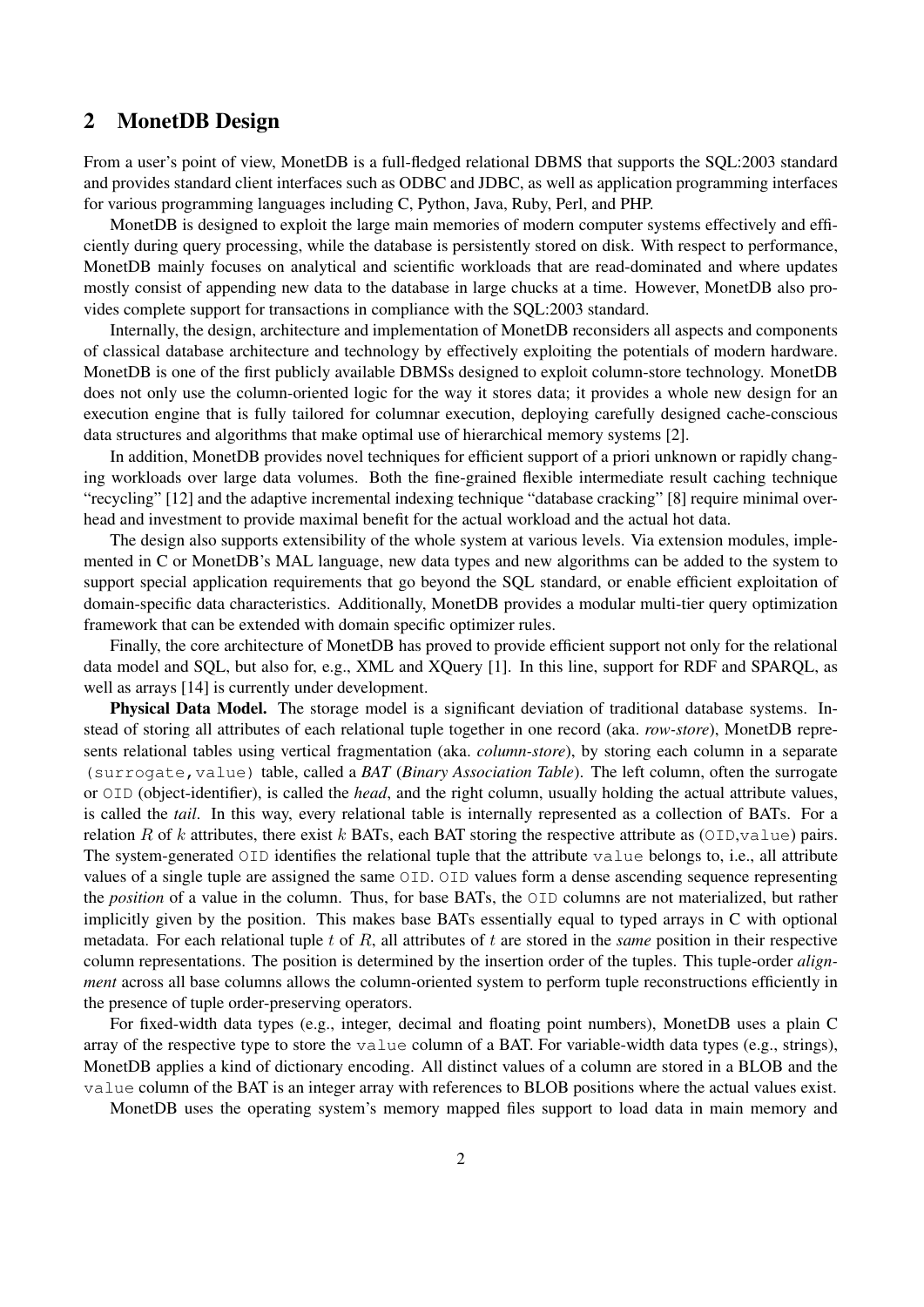exploit extended virtual memory. Thus, all data structures are represented in the same binary format on disk and in memory. Furthermore, MonetDB uses late tuple reconstruction, i.e., during the entire query evaluation all intermediate results are in a column format. Only just before sending the final result to the client, *N*-ary tuples are constructed. This approach allows the query engine to exploit CPU- and cache-optimized vector-like operator implementations throughout the whole query evaluation relying on a bulk processing model as opposed to the typical Volcano approach, allowing to minimize function calls, type casting, various metadata handling costs, etc. Intermediate results need to be materialized, but those can be reused [12].

Execution Model. The MonetDB kernel is an abstract machine, programmed in the *MonetDB Assembly Language* (*MAL*). The core of MAL is formed by a closed low-level two-column relational algebra on BATs. Nary relational algebra plans are translated into two-column BAT algebra and compiled to MAL programs. These MAL programs are then evaluated in a *operator-at-a-time* manner, i.e., each operation is evaluated to completion over its entire input data, before subsequent data-dependent operations are invoked. Each BAT algebra operator maps to a simple MAL instruction, which has zero degrees of freedom in its behavior (obviously, it may be parameterized where necessary): it does not take complex expressions as parameter. Complex operations are broken into a sequence of BAT algebra operators that each perform a simple operation on an entire column of values ("bulk processing"). This allows the implementation of the BAT algebra to avoid an expression interpreting select(B:bat[:oid,:int], V:int) for  $(i = j = 0; i < n; i++)$  engine; rather, all BAT algebra operations in the imif  $(B.tail[i] == V)$ 

 $R.tail[j++] = i;$ select operator. The BAT algebra operators have the advantage that tight for-loops without function calls create

plementation map onto simple array operations. The figure on the left shows such an implementation of a

high instruction locality which eliminates the instruction cache miss problem. Such simple loops are amenable to compiler optimization (loop pipelining, blocking, strength reduction), and CPU out-of-order speculation.

System Architecture. MonetDB's query processing scheme is centered around three software layers.

*Front-end.* The top layer or *front-end* provides the user-level data model and query language. While relational tables with SQL and XML with XQuery [1] are readily available, arrays with SciQL [14] and RDF with SPARQL are on our research and development agenda. The front-end's task is to map the user-space data model to MonetDB's BATs and to translate the user-space query language to MAL. The query language is first parsed into an internal representation (e.g., SQL into relational algebra), which is then optimized using domain-specific rules. In general, these domain-specific *strategic optimizations* aim primarily at reducing the amount of data to be processed, i.e., the size of intermediate results. In the case of SQL & relational algebra, such optimizations include heuristics like pushing down selections and exploiting join indexes. The optimized logical plan is then translated into MAL and handed over to the back-end for general MAL-optimization and evaluation.

*Back-end.* The middle layer or *back-end* consists of the MAL optimizers framework and the MAL interpreter as textual interface to the kernel. The MAL optimizers framework consists of a collection of optimizer modules that each transform a given MAL program into a more efficient one, possibly adding resource management directives. The modules provide facilities ranging from symbolic processing up to just-in-time data distribution and execution. This *tactical optimization* is more inspired by programming language optimization than by classical database query optimization. It breaks with the hitherto omnipresent cost-based optimizers, recognizing that not all decisions can be cast together in a single cost formula. Operating on the common binary-relational back-end algebra, these optimizer modules are shared by all front-end data models and query languages.

*Kernel.* The bottom layer or *kernel* (aka. *GDK*) provides BATs as MonetDB's bread-and-butter data structure, as well as the library of highly optimized implementations of the binary relational algebra operators. Due to the operator-at-a-time "bulk-processing" evaluation paradigm, each operator has access to its entire input including known properties. This allows the algebra operators to perform *operational optimization*, i.e., to choose at runtime the actual algorithm and implementation to be used, based on the input's properties. For instance, a select operator can exploit sorted-ness of a BAT by deploying binary search, or (for point-selections) use an existing hash-index, and fall back to a scan otherwise. Likewise, a join can at runtime decide to, e.g., perform a merge-join if the join attributes happen to be sorted, and fall-back to hash-join otherwise.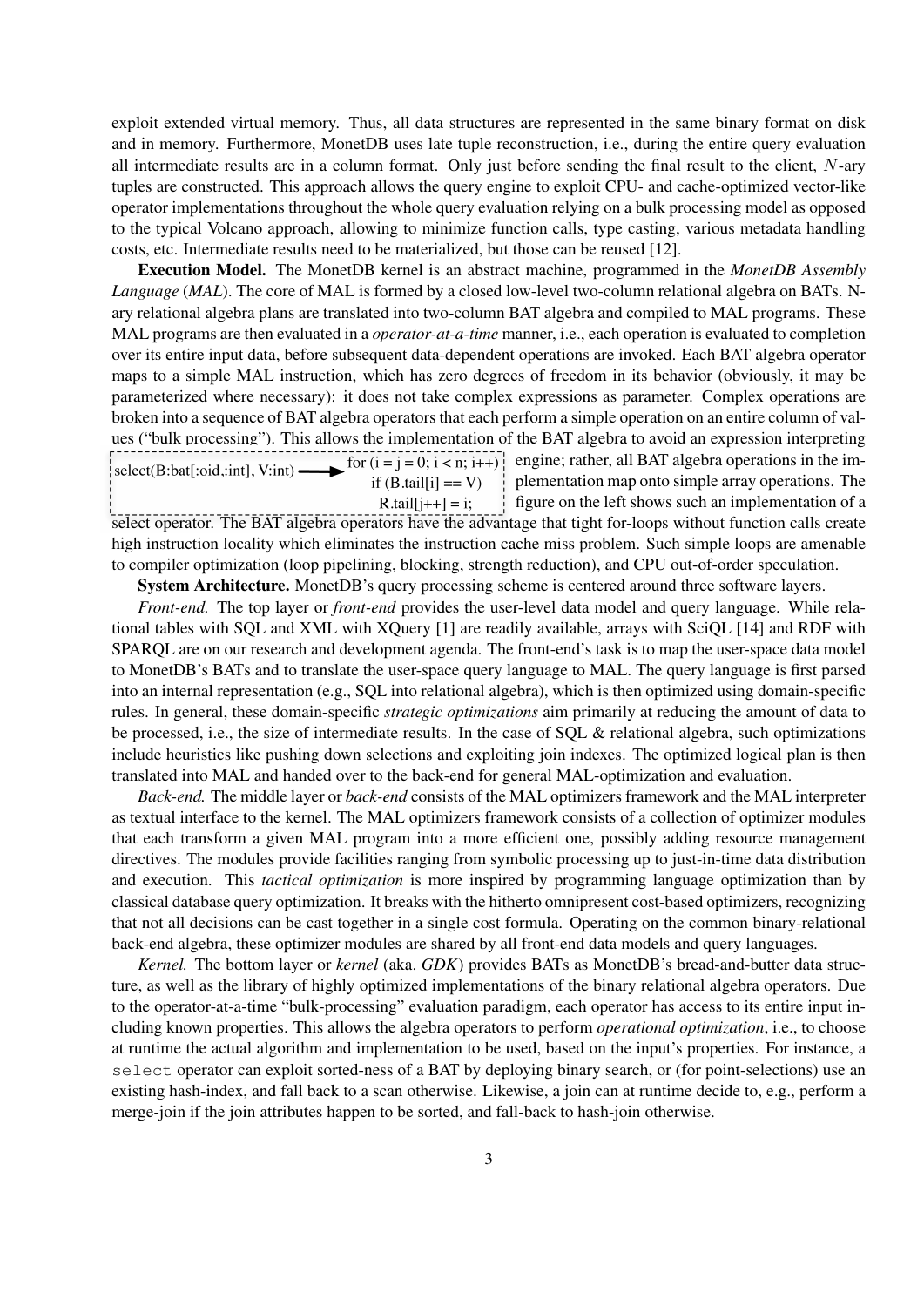### 3 Research

In this section, we briefly summarize the highlights of column-oriented research in the context of MonetDB. Part of the topics discussed below reflect fundamental research in database architectures which has lead to the current design of MonetDB and its spin-offs. Another part of the research topics reflects high risk research aiming at future innovations in database architectures and big data analytics. Both fundamental and high risk projects are fully materialized within the MonetDB kernel and are disseminated as open source code together with the rest of the MonetDB code family.

Hardware-conscious Database Technology. A key innovation in MonetDB is its reliance on hardware conscious algorithms. In the past decades, advances in speed of commodity CPUs have far outpaced advances in RAM latency. Main-memory access has therefore become a performance bottleneck for many computer applications, including database management systems; a phenomenon widely known as the "memory wall".

The crucial aspect in order to overcome the memory wall is good use of CPU caches, i.e., careful tuning of memory access patterns is needed. This led to a new breed of query processing algorithms, in particular for join processing, such as *partitioned hash-join* [3] and *radix-cluster* [18]. The key idea is to restrict any random data access pattern to data regions that fit into the CPU caches to avoid cache misses, and thus, performance degradation. For query optimization to work in a cache-conscious environment, and to enable automatic tuning of our cache-conscious algorithms on different types of hardware, we developed a methodology for creating cost models that take the cost of memory access into account [17]. The key idea is to abstract data structures as *data regions* and model the complex data access patterns of database algorithms in terms of simple compounds of a *few basic data access patterns*.

Vectorized Execution and Light-weight Compression. The X100 project explored a compromise between classical tuple-at-a-time pipelining and operator-at-a-time bulk processing [4]. The idea of vectorized execution is to operate on chunks (vectors) of data that are large enough to amortize function call overheads, but small enough to fit in CPU caches and to avoid materialization of large intermediates into main memory. Combined with just-in-time light-weight compression, it lowers the memory wall significantly [21]. The X100 project has been commercialized into the Actian/VectorWise company.

Reusing Intermediate Results with Recycler. Bulk processing in a column-store architecture implies materialization of intermediate results. The *Recycler* project adaptively stores and reuses those intermediates when possible, i.e., when a select operator is covered by a stored intermediate of a past query, then MonetDB avoids touching the base column [?]. Intermediates are kept around as long as they fit in the allocated space for the Recycler and as long as they are hot.

Adaptive Indexing and Database Cracking. Modern business applications and scientific databases call for inherently dynamic data storage environments. Such environments are characterized by two challenging features: (a) they have little idle system time to devote on physical design; and (b) there is little, if any, a priori workload knowledge, while the query and data workload keeps changing dynamically. In such environments, traditional approaches to index building and maintenance cannot apply.

To solve this problem, MonetDB research pioneered *Database cracking* that allows on-the-fly physical data reorganization, as a collateral effect of query processing [8]. Cracking continuously and automatically adapts indexes to the workload at hand, without human intervention. Indexes are built incrementally, adaptively, and on demand as part of select operators, join operators and projection operators; the more queries are processed the more the relevant indexes are optimized.

Cracking was proposed in the context of modern column-stores and has been hitherto applied for boosting the select operator performance [8], maintenance under updates [9], and arbitrary multi-attribute queries with *sideways cracking* [10]. With *partial cracking*, a storage threshold can be applied and cracking adaptively maintains its auxiliary structures within this threshold [10]. A new variant, *stochastic cracking* maintains and expands the adaptive behavior across various workloads by opportunistically introducing random index refinement optimization actions during query processing [7]. Furthermore, contrary to first impressions, database cracking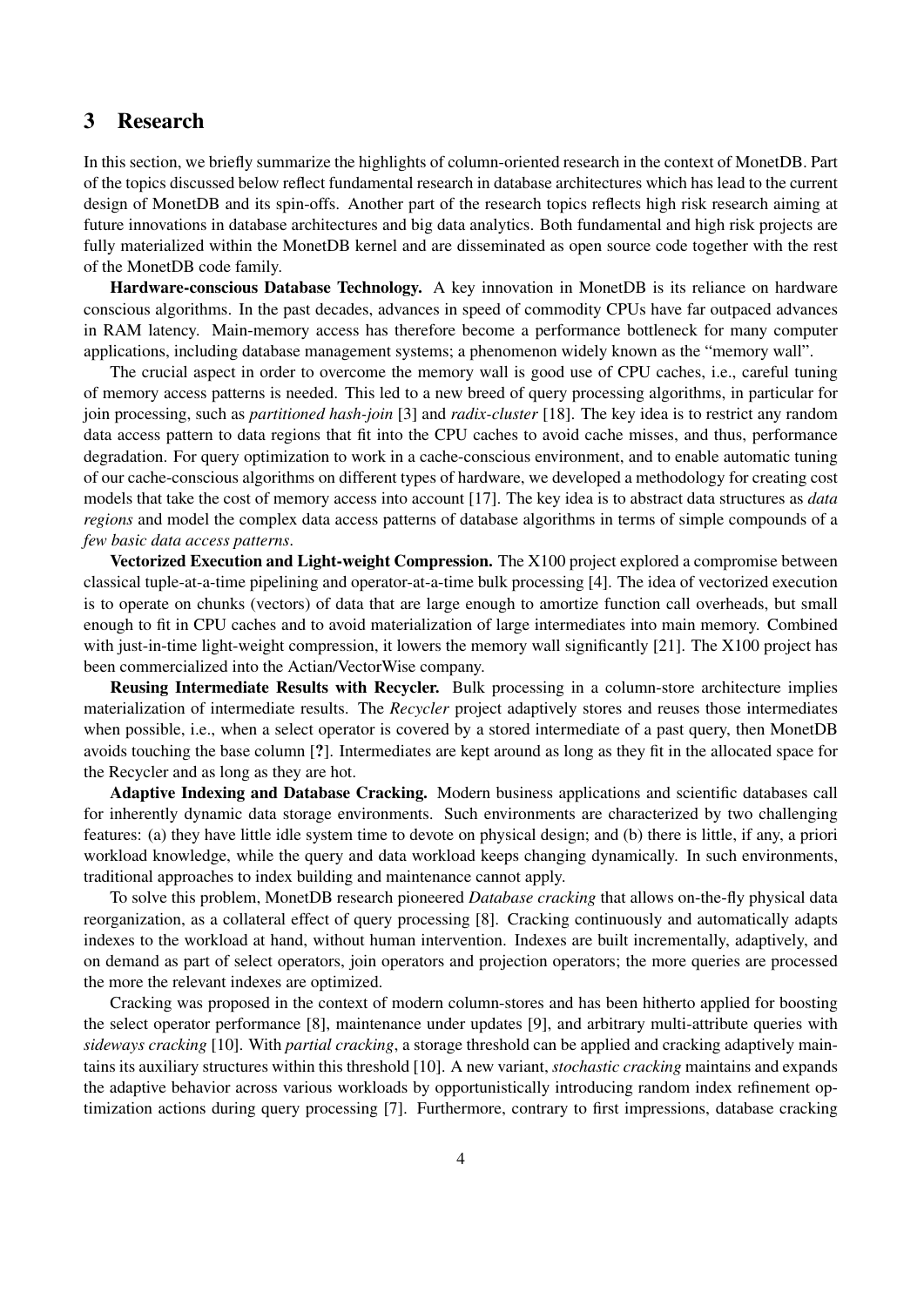allows for queries to run concurrently even though at the conceptual level it turns read queries into write queries. With careful and adaptive management of short term latches and with early release of those latches multiple queries can operate in parallel over the cracking indexes [6]. In addition, more recently, database cracking has been extended to exploit a partition/merge -like logic as well as to study the various tradeoffs of adaptive indexing in more detail [11]. When to optimize an adaptive index and by how much are fundamental questions that this research tries to answer.

DataCyclotron. One of the grand challenges of distributed query processing is to devise a self-organizing architecture which exploits all hardware resources optimally to manage the database hot-set, to minimize query response time, and to maximize throughput without single point global co-ordination. The Data Cyclotron architecture [5] addresses this challenge using turbulent data movement through a storage ring built from distributed main memory and capitalizing on the functionality offered by modern remote-DMA network facilities. Queries assigned to individual nodes interact with the storage ring by picking up data fragments that are continuously flowing around, i.e., the hot-set.

Adaptive Sampling and Exploration with SciBORQ. In modern applications, not all data is equally useful all the time. A strong aspect in query processing is exploration. In the SciBORQ project, we explore a route based on exactly this knowledge that only a small fraction of the data is of real value for any specific task [20]. This fraction becomes the focus of scientific reflection through an iterative process of ad-hoc query refinement. However, querying a multi-terabyte database requires a sizeable computing cluster, while ideally the initial investigation should run on the scientist's laptop. We work on strategies on how to make biased *snapshots* of a science warehouse such that data exploration can be instigated using precise control over all resources.

MonetDB/DataCell: Stream Processing in a Column-store. New applications are increasingly transformed into online and continuous streaming applications, e.g., new data continuously arrives, and we need to do analytics in a small time window until the next data batch arrives. This scenario occurs in network and big clusters monitoring, in web logs, in the financial market and in many more applications. In the DataCell project, we design a stream engine on top of MonetDB [16] with a target to allow for advanced analytics "as the data arrives". The major challenge is the efficient support for specialized stream processing features such as window based processing and fast responses as data arrive as well as support for advanced database features such as indexing over the continuously changing data stream.

Graph Databases and Run Time Optimization. Optimization of complex XQueries combining many XPath steps and joins is currently hindered by the absence of good cardinality estimation and cost models for XQuery. Additionally, the state of the art of even relational query optimization still struggles to cope with cost model estimation errors that increase with plan size, as well as with the effect of correlated joins and selections. With ROX, we propose to radically depart from the traditional path of separating the query compilation and query execution phases, by having the optimizer execute, materialize partial results, and use sampling based estimation techniques to observe the characteristics of intermediates [13]. While run-time optimization with sampling removes many of the vulnerabilities of classical optimizers, it brings its own challenges with respect to keeping resource usage under control, both with respect to the materialization of intermediates, as well as the cost of plan exploration using sampling.

#### 4 Deployment

Being freely available in open source, only a fraction of the MonetDB users provide us with detailed information about their deployment of and experiences with MonetDB. In academic environments, MonetDB is used for education and numerous research projects. We use MonetDB in several projects ranging from emergency management (EMILI: http://emili-project.eu/) over earth observation (TELEIOS: http: //earthobservatory.eu/) to astronomy (LOFAR: http://lofar.org/) with a general focus on scientific databases (SciLens: http://scilens.org), including an implementation of the Sloan Digital Sky